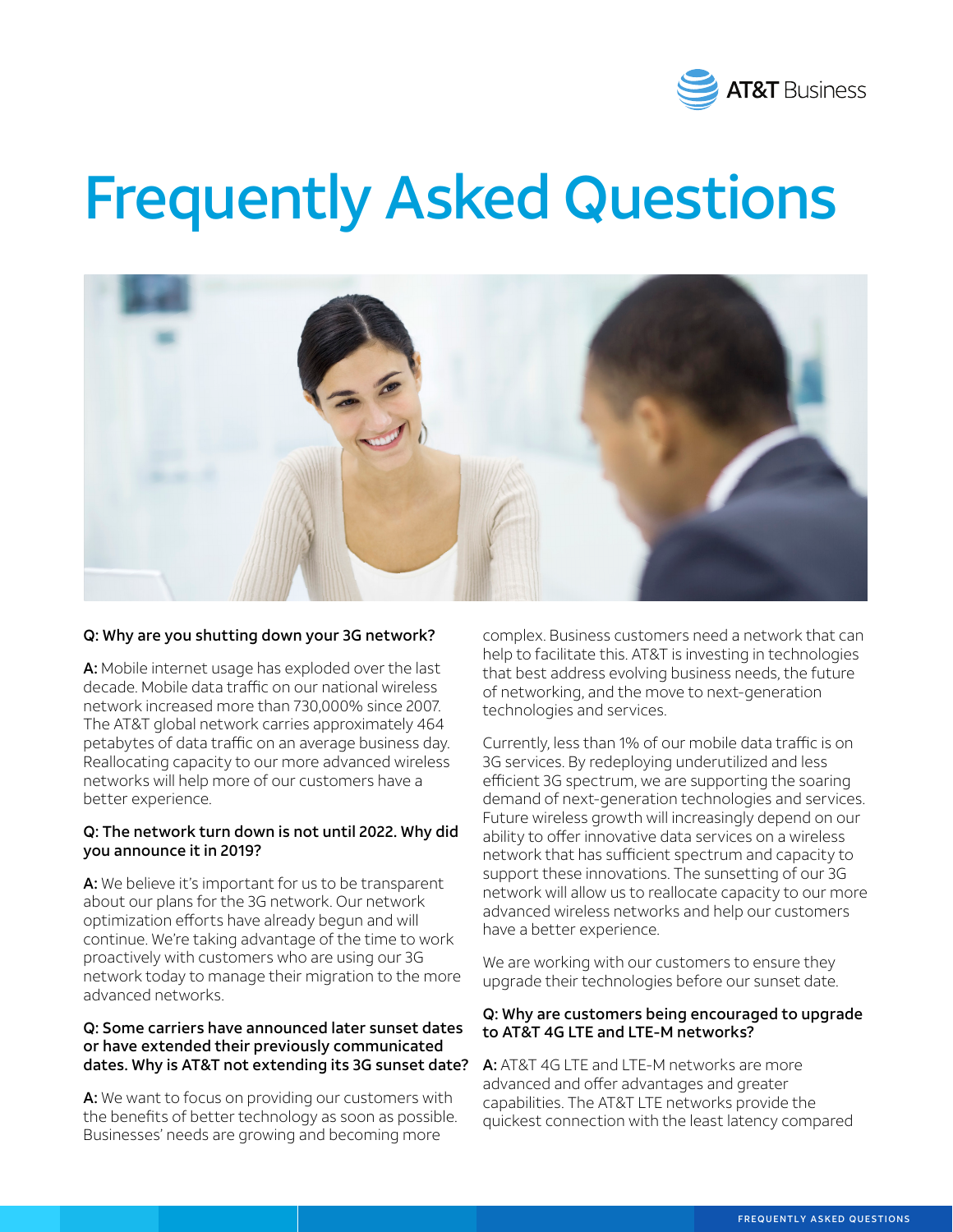![](_page_1_Picture_0.jpeg)

to the 3G network. The LTE-M network was built for IoT devices and is a licensed LPWAN (low-power widearea network) that enhances indoor and subterranean coverage, as well as extended battery life, at lower costs for lower bandwidth requirements.

# Q: How will customers be alerted of the transition, and how will you ensure it's a smooth process?

A: We're committed to working closely with customers to make this process as easy as possible. In cases where we perform spectrum balancing activities that could potentially impact coverage of some devices on AT&Towned and operated 3G network sites, we'll continue to communicate specific details in advance of making the network changes. Discontinuance of 3G service on AT&T roaming partner networks is independent of the AT&T 3G network sunset.

# Q: Are your U.S. roaming partners also moving to 4G LTE?

A: Service provided by roaming carrier networks may be reduced or terminated with or without prior notice, and AT&T makes no commitments with respect to the present or continuing availability of roaming service. Roaming partners make their own business decisions about when to adopt newer technology. However, as more AT&T customers adopt newer technologies, we expect that our roaming partners will also adopt such technology capabilities for their networks in order to be able to better serve customers. But, again, technology decisions, including timing to upgrade networks, are business decisions for our roaming partners to make.

# Q. Will carriers like T-Mobile be allowed to roam on AT&T after the 3G Sunset? [Only answer question if pressed, combine with above.]

A: As of now. T-Mobile will not be available for customers to roam on after 3G Sunset.

# Q: Will impacted customers see their bills increase as a result of this transition?

A: Although we don't expect any pricing increases at this time, there could be adjustments to pricing in the future. We'll inform our customers in advance of any such pricing changes.

# Q: Why can't AT&T allocate a small portion of its spectrum to accommodate subscribers who don't want to transition?

A: Keeping our 3G network to serve a small number of customers wouldn't be an efficient use of our spectrum, which can be better used to support our 4G LTE and next-generation networks. IoT customers should be able to significantly improve their applications/solutions because of the higher speeds of the upgraded network, allowing them to better serve their customers and employees. These enhancements are not possible on the 3G network.

## Q: So do you have plans to turn down your 4G LTE network to put spectrum that's currently used for 4G LTE to next-generation network services?

A: We have not currently announced a turn down date for our 4G LTE network and are focusing on the future of network services.

# Q: Will customers experience issues with the network during this transition?

A: We anticipate a smooth transition, and we'll work hard to help ensure they continue to receive a network experience that meets expectations and evolving business needs.

## Q: For customers who do transition to a more advanced 4G LTE device, will their coverage be comparable to what they have on the 3G network today?

A: We anticipate coverage will be comparable to the coverage they received from our 3G network. The overall AT&T network covers more than 99% of Americans and our 4G LTE network currently covers nearly 400 million people in North America.

# Q: Why is AT&T shutting down its 3G network so early?

A: Adding spectrum and managing our existing spectrum for its most efficient use provides customers with the best wireless experience. This is a top priority for AT&T.

# Q: Where exactly does AT&T have 4G LTE and LTE-M Coverage?

A: Customers can access coverage maps via [https://](https://www.att.com/maps/wireless-coverage.html) [www.att.com/maps/wireless-coverage.html](https://www.att.com/maps/wireless-coverage.html)

#### Q: How do I know if my users are using 3G devices and how many they have?

A: Customers can use existing reporting tools to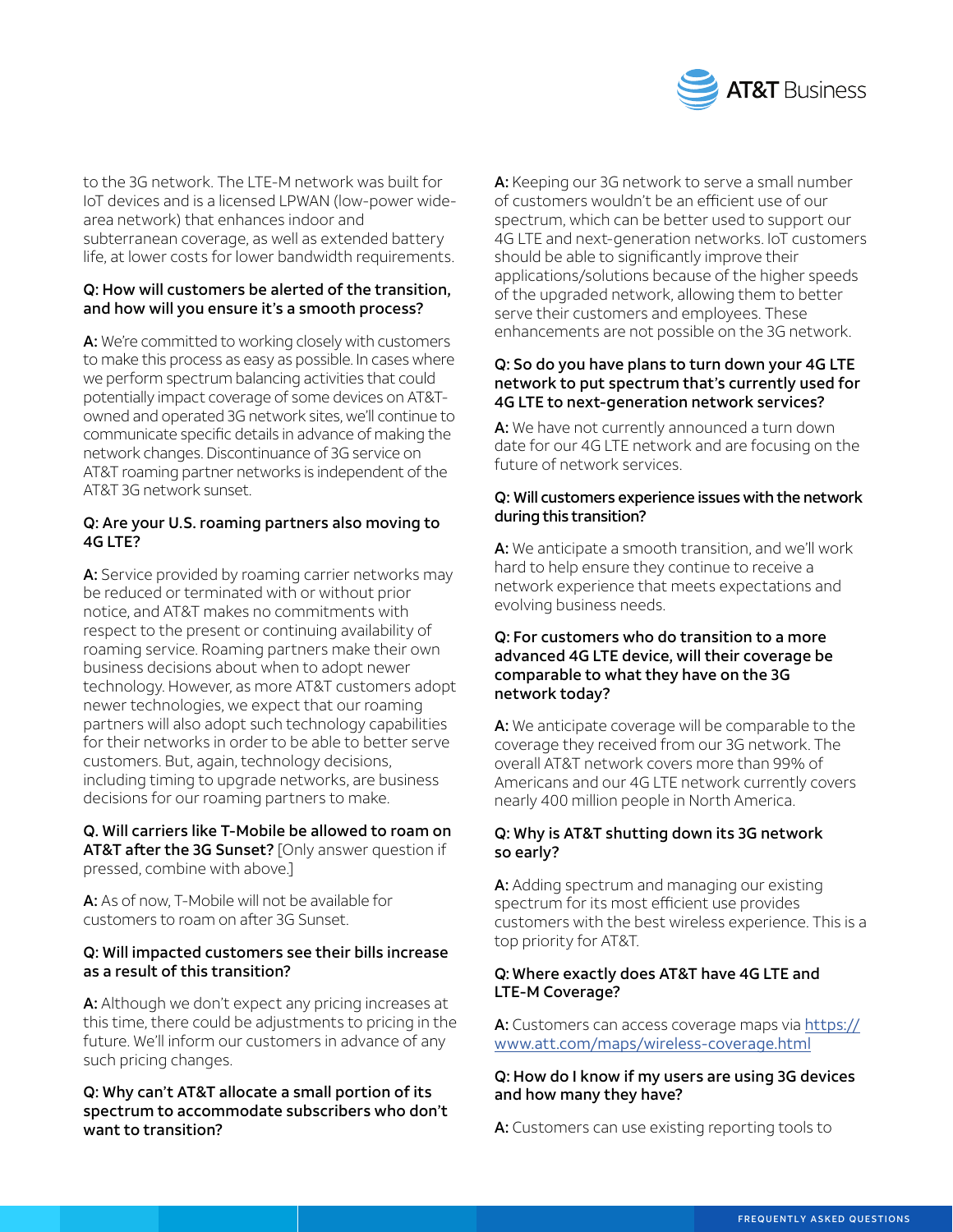![](_page_2_Picture_0.jpeg)

identify the technology type of specific devices. If further assistance is required, a customer's AT&T account team can be a valuable resource.

#### Q: How will AT&T help Connected Device and IoT customers adapt to a post-3G world?

A: AT&T is committed to providing clear, advance notice and communications about our 3G migration and to working closely with our customers to manage the transition. Ultimately, customers are responsible for planning hardware upgrades in a reasonable timeframe prior to planned network shut downs. AT&T has developed programs, such as our IoT Accelerator program, to promote adoption of newer 4G LTE technologies.

For additional information, please access the following websites:

- AT&T IoT: IoT Solutions and Platform as a Service [at AT&T Business](https://www.business.att.com/portfolios/internet-of-things.html?source=EBBZ0000000000aBU&wtExtndSource=IOT&LNS=VN_IT_IOT_IOT_0518)
- IoT devices: [Learn the Basics AT&T IoT Devices](https://iotdevices.att.com/basics.aspx)
- IoT Accelerator Program: [IoT-Accelerator\(att.com\)](https://iotdevices.att.com/iot-accelerator.aspx)

# Q: Will AT&T continue to certify 3G modules and devices?

A: As of December 31, 2016, no new 3G modules were permitted to enter the AT&T process for approval. As of July 1, 2017, no new 3G devices were permitted to be certified.

# Q: How does this affect my in-building solution?

A: Service for in-building solutions that are 3G-based will be discontinued with this technology sunset.

#### Q: Who will bear the cost of upgrades? Is AT&T prepared to support customer transition?

A: Customers deploying network technology need to plan for network evolutions and the hardware upgrades that support these changes. For this reason, we counsel our customers to make the decisions that best fit their long-term plans within the scope of the evolution of the network. AT&T has developed initiatives, such as our IoT Accelerator program, to promote adoption of newer 4G LTE and LTE-M technologies.

Q: When will AT&T mandate that 3G resellers and IoT customers stop activating 3G devices?

A: 3G resellers and IoT customers should have already stopped activating or reactivating SIMs that use 3G technology. If your agreement with AT&T currently allows 3G activations or reactivations and lists a 3G stop activation date, you must stop on that date. If no date is listed, you were required to stop by February 21, 2020.

## Q: Will AT&T help me with the development cost of my business' migration?

A: Customers are responsible for planning hardware upgrades in a reasonable timeframe prior to planned network shut downs, but AT&T has developed initiatives, such as our [IoT Accelerator program](https://iotdevices.att.com/iot-accelerator.aspx), to promote adoption of newer 4G LTE technologies.

#### Q: How does this affect my company's service agreement? Will early termination fees (ETFs) apply if I cancel service due to the 3G migration?

A: A new business mobility contract is not required; however, if you upgrade your individual lines of service — now or at a later date — you may need to make a new line commitment term and may be subject to an early termination fee per the conditions in your business mobility agreement.

#### Q: How will enterprise customers headquartered in one market be notified about the sunset of their 3G subscribers in another market?

A: AT&T has strong relationships with our roaming partners, but we acknowledge that service provided by roaming carrier networks may be reduced or terminated with or without prior notice, and AT&T makes no commitments with respect to the present or continuing availability of roaming service.

Roaming partners make their own business decisions about when to adopt newer technology. However, as more AT&T customers adopt newer technologies, we expect that our roaming partners will also adopt such technology capabilities for their networks in order to be able to better serve customers. But, again, technology decisions, including timing to upgrade networks, are business decisions for our roaming partners to make.

#### Q: What can I do about foreign employees who visit the U.S. with 3G devices?

A: Customers with international lines will receive notification of the shutdown. Customers who come to the U.S. with 3G devices need to be made aware of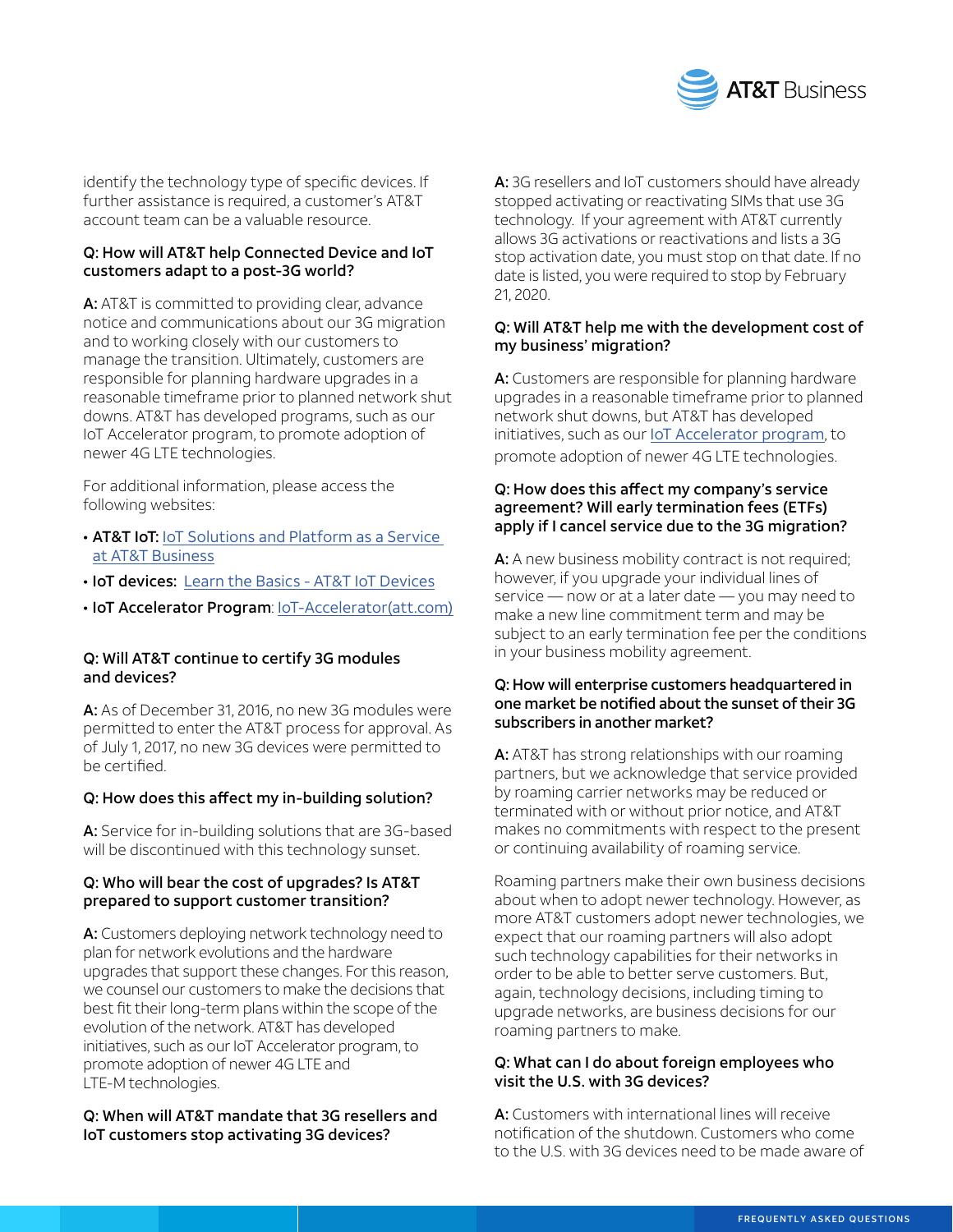![](_page_3_Picture_0.jpeg)

the 3G sunset plans and that their service will be impacted.

# Q: Will 3G devices work outside of the U.S.? Should I plan on upgrading my 3G devices outside the U.S.?

A: Whether a 3G device works outside of the U.S. depends on the type of device and the wireless network of the international location. Devices can be checked here: [www.wireless.att.com/travelguide](http://www.wireless.att.com/travelguide)

For many locations outside the U.S., AT&T has service agreements with roaming partners to support 3G service. If 3G service is provided by another carrier outside the U.S., customers should reach out directly to them.

# Q: I require voice service over LTE (VoLTE). How do I ensure a smooth transition when upgrading my IoT devices from 3G to LTE if voice service is required?

A: If voice is required for 4G LTE, customers must ensure they have a VoLTE-capable device with firmware that supports VoLTE, a UICC-G SIM and a VoLTE rate plan and appropriate AT&T IoT review and approval. Customers should reach out to their Account Team who can provide specific details on what needs to be done to help ensure a smooth transition from 3G to 4G LTE if voice service is required.

# Q: Where can I find additional information on LTE-M?

A: For additional information on LTE-M including FAQs, please visit [LTE-M Network](https://www.business.att.com/products/lpwa.html)

# Q: As I plan my upgrades to 4G LTE and LTE-M, how do I know how many devices I have that are not 4G LTE and LTE-M?

A: Customers can use existing reporting tools to identify the technology type of specific devices. If further assistance is required, customers' AT&T account team can be a valuable resource.

# Q: Where can I find information about IoT devices to help with my upgrade?

A: For more information about IoT devices to help with your upgrade, go to <http://iotdevices.att.com/>

# Q: How will AT&T help IoT customers manage their upgrades to 4G LTE and LTE-M?

A: AT&T is committed to providing information to our customers to help manage their upgrade to 4G LTE and LTE-M. Ultimately, customers are responsible for planning their own hardware upgrades. AT&T has developed programs, such as our IoT Accelerator

Program, to promote adoption of newer 4G LTE technologies.

For additional information and resources, please access the following websites:

- AT&T IoT: [www.att.com/LTEupgrade](http://www.att.com/LTEupgrade)
- IoT devices: <https://iotdevices.att.com/>
- IoT Accelerator Program: [www.att.com/](https://iotdevices.att.com/iot-accelerator.aspx) [iotaccelerator](https://iotdevices.att.com/iot-accelerator.aspx)

#### Q: Once I upgrade to 4G LTE or LTE-M, will AT&T pay for the collection and disposal of my company's old devices?

A: No. To help ensure the success of the migration effort and to improve network performance, it's critical that devices are disposed of properly and not reappear on our network. Customers may research and choose an external vendor such as e-Cycle, CelTek Wireless, or WeRecycle (as long as they do not refurbish devices for local use).

# Q: What is LPWA?

A: LPWA stands for Low-Power Wide-Area and refers to networks that play an important role in serving the IoT market because of lower cost module hardware, reduced service costs, smaller form factors, improved battery life, and coverage enhancements. LPWA networks use less power consumption and cover a wide geographic area. The networks can be delivered over licensed dedicated spectrum using 3GPP standards or via unlicensed spectrum using open or proprietary standards.

# Q: What is LTE-M?

A: LTE-M is a licensed LPWA network that is a 3GPP standards-based technology evolution of LTE specifically built for IoT devices. LTE-M offers greater indoor penetration, subterranean coverage, and extended device battery life at lower costs while leveraging the existing AT&T LTE RAN infrastructure and existing licensed spectrum. LTE-M is also known as LTE CAT-M, CAT-M, or CAT-M1.

# Q: How is LTE-M different from other LPWANs?

A: All LPWA technologies can offer long battery life, coverage benefits, and lower costs. However, with LTE-M being an evolution of LTE, it offers many advantages over unlicensed technology vendors. They include: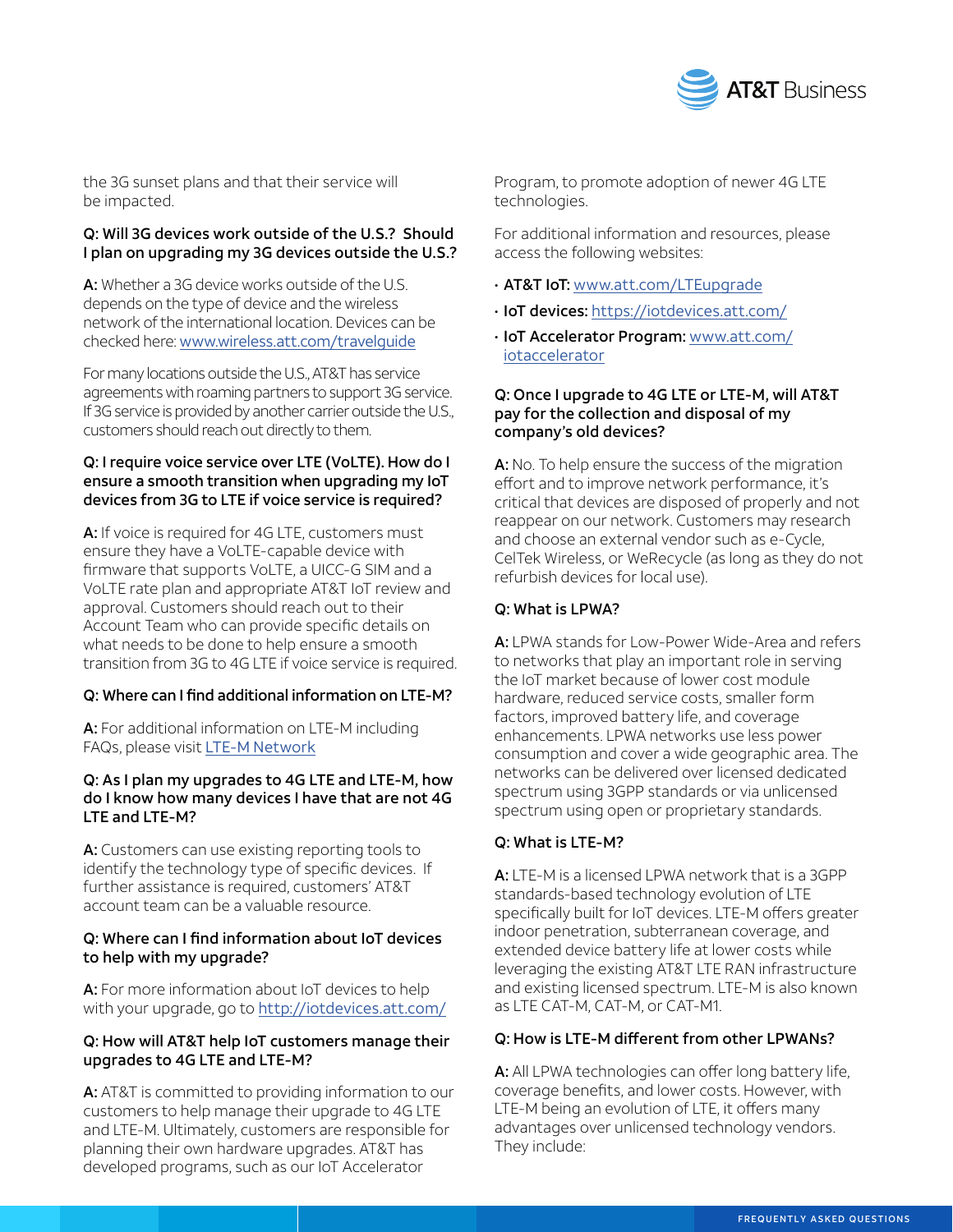![](_page_4_Picture_0.jpeg)

- Carrier-grade security: LTE-M has the advantage of SIM security and is managed to avoid interference from other wireless networks and devices.
- Scalability: LTE-M has nationwide coverage at launch: unlicensed vendors have to deploy market by market, building new network infrastructure.
- FOTA/SOTA: LTE-M has the bandwidth to allow for over-the-air updates of a module firmware or applications on the device.

#### Q: What are the best use cases for LTE-M?

A: LTE-M could be used for a number of use cases across several industries. Long battery life is ideal for devices expected to be in use for a long time. Better coverage helps devices that are behind thick walls, deep in basements, or subterranean. Lower cost of modules helps enable large deployments of devices. Licensed spectrum and SIM cards help provide carrier-grade security. Mobility allows for cell tower handoff. Additionally, LTE-M's higher data bandwidth allows it the ability to support FOTA/SOTA, which is extremely important when enterprises are introducing new technology and solutions for the very first time. Metering (Smart Cities), Smart Buildings, Asset Tracking, Asset Monitoring, Retail, Healthcare, Wearables, Home Appliances, Agriculture are all use cases that can benefit from LTF-M.

#### Q: When will the AT&T LTE-M network be available?

A: In the U.S., the nationwide launch was on 5/18/2017 covering over 300M POPs. We deployed LTE-M in Mexico in the fourth quarter of 2017.

#### Q: Is AT&T introducing new LPWA / LTE-M data plans to coincide with the introduction of LTE-M network?

A: Modules will initially be much lower cost compared to other cellular options lowering the initial cost of deployment. From a service standpoint, new yearly plans were introduced at discounted rates. Contact your account manager for detailed pricing.

# Q: How much can we expect modules to cost?

A: AT&T IoT Accelerator program offers LTE-M modules as low as \$7.50 each including SIM card and applicable essential intellectual property rights (eIPR).

# Q: When and what modules are certified by AT&T for LTE-M use at launch?

A: We're working with several manufacturers on certification as part of the IoT Accelerator program and have several certified with more coming. Please visit <http://iotdevices.att.com/modules.aspx> for the most recent list.

# Q: Will the IoT Starter Kit support LTE-M?

A: The existing IoT Start Kit supports LTE-M with a firmware update. A new LTE-M IoT Starter Kit that supports LTE-M out of the box is under development. Please visit [https://marketplace.att.com/iot-starter-](https://marketplace.att.com/iot-starter-kits)

[kits](https://marketplace.att.com/iot-starter-kits) for more information and to order IoT Starter Kits.

#### Q: What speeds can you get on LTE-M?

A: LTE-M runs at half duplex mode with data throughout peaking at 375kbps.

#### Q: What are the LTE bands and what's the channel size for AT&T LTE-M?

A: AT&T LTE Bands 2, 4, and 12; 1.4MHz Channel.

#### Q: What are our LTE-M global plans?

A: Due to the licensed nature of LTE-M, a global LTE-M deployment requires roaming agreements. However, a global group of leading established network vendors are supporting the GSMA standard, including AT&T, Verizon, Orange, Telefonica, Bell Canada, Telstra, KPN, NTT DoCoMo, and other leading global MNOs. In addition, we have a global strategy at AT&T and can help put together a global solution for your devices.

#### Q: What is the SIM IMSI range? Will LTE-M work in AT&T Control Center and AT&T Enterprise on Demand (EOD) platforms?

A: LTE-M will be on available on both 310-410 and 310- 170 IMSIs and can be utilized in both EOD and Control Center for applicable SIMs.

#### Q: Over what spectrum are you delivering 4G LTE?

A: We're delivering 4G LTE over 700 MHz spectrum in our markets, with a limited number of markets using 2100 MHz, 850 MHz, and 1900 MHz.

# Q: What does 4G LTE allow users to do that they can't accomplish with 3G or HSPA+?